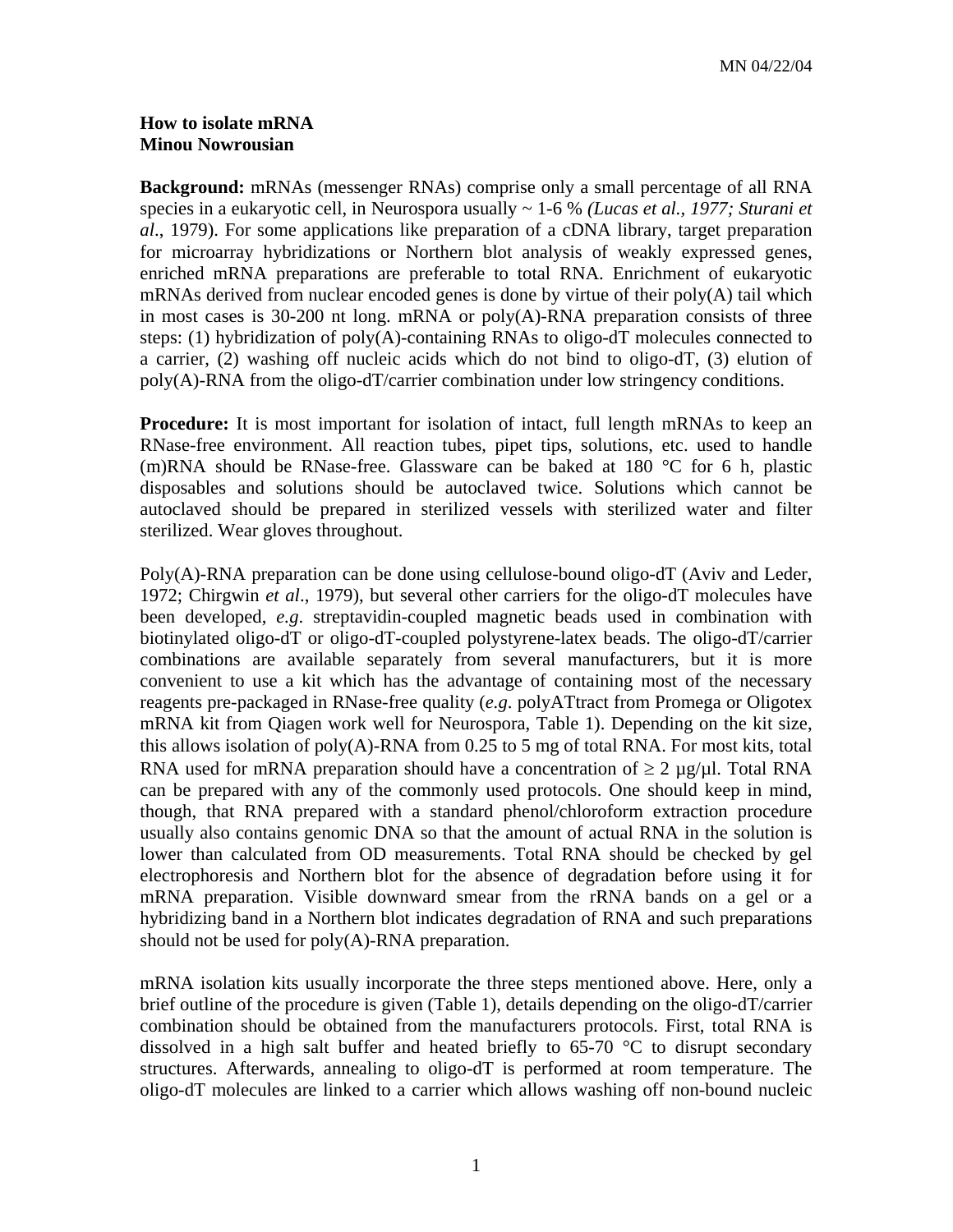acids while retaining the oligo-dT bound  $poly(A)$ -RNA. After several washing steps under conditions less stringent than for annealing,  $poly(A)$ -RNA is eluted in water or low salt Tris buffer. Elution volumes vary from 20-250 µl for most kits accepting up to 1 mg of total RNA. A yield of 2-30 µg of poly(A)-RNA can be expected from 1 mg of total RNA, but might vary considerably with growth conditions of the mycelium from which the total RNA was extracted. mRNA should be stored in a  $-80$  °C freezer.

Concentration of eluted mRNA can be determined by OD measurement in slightly buffered solution like 10 mM Tris pH 7.0 (OD is pH dependent) using about 1/10 of the eluted volume. Quality of poly(A)-RNA can also be determined by Northern blot hybridization. As a rule of thumb, a transcript which gives a signal in a Northern blot with 20 µg of total RNA should be easily visible as a clear band without any downward smear on 0.1  $\mu$ g of poly(A)-RNA. To determine size distribution of the eluted mRNAs, such a Northern blot can be probed with oligo-dT which should reveal a smear from  $\sim 0.2$  $\text{to} > 3 \text{k}$ b. (Amounts less than 1 µg have to be checked by Northern hybridization as they cannot be seen on an agarose gel. To be visible on a gel, at least  $1-2 \mu$ g poly(A)-RNA have to be used for electrophoresis, and what one usually sees are residual amounts of the ribosomal RNAs.)

For some applications, mRNA has to be concentrated if the elution volume is too big. This can be done by ethanol precipitation, if more than  $\sim 800 \mu g$  of total RNA were used for mRNA preparation; with less starting material, mRNA amounts may be too low to result in a good recovery. Ethanol precipitation may be done with 0.1 volume 3 M sodium acetate (pH 5.2) and 2.5 volumes ethanol at  $-20$  °C overnight.

It should be noted that poly(A)-RNA preparations might still contain some residual genomic DNA. For many applications, this is not a problem; but for any application which involves a PCR step, it might be necessary to perform a DNase treatment before using the mRNA for downstream experiments. Several manufacturers offer DNases and buffer systems which can be used prior to a reverse transcription and PCR step without the need for buffer removal (*e.g*. DNaseI, amplification grade, from Invitrogen).

|                | oligo-dT/carrier   biotinylated oligo-dT, streptavidin-   oligo-dT bound to polystyrene-                |                                                   |
|----------------|---------------------------------------------------------------------------------------------------------|---------------------------------------------------|
| combination    | coated magnetic beads                                                                                   | latex beads                                       |
| kit            | polyATtract (Promega)                                                                                   | Oligotex mRNA (Qiagen)                            |
| (manufacturer) |                                                                                                         |                                                   |
|                | input total RNA $\leq 1$ mg <sup>a</sup> in 500 µl water (small- $\leq 0.25$ µg in 250 µl water (mini), |                                                   |
|                | scale), 1-5 mg in 2.43 ml water $(0.25-1 \text{ mg in } 500 \mu l \text{ water (midi)}),$               |                                                   |
|                | (large-scale)                                                                                           | 1-3 mg in $650 \mu l$ water (maxi)                |
| binding        | incubate 10 min at 65 $\degree$ C, add add one volume of binding buffer                                 |                                                   |
|                | oligo-dT and $20x$ SSC (1x SSC) (final concentrations: 10 mM Tris                                       |                                                   |
|                | $finalb$ ).                                                                                             | let cool to room   pH 7.5, 0.5 M NaCl, 1 mM EDTA, |

Table 1: Comparison of two poly(A)-RNA extraction protocols with different oligodT/carrier combinations. For details see manufacturers' recommendations.